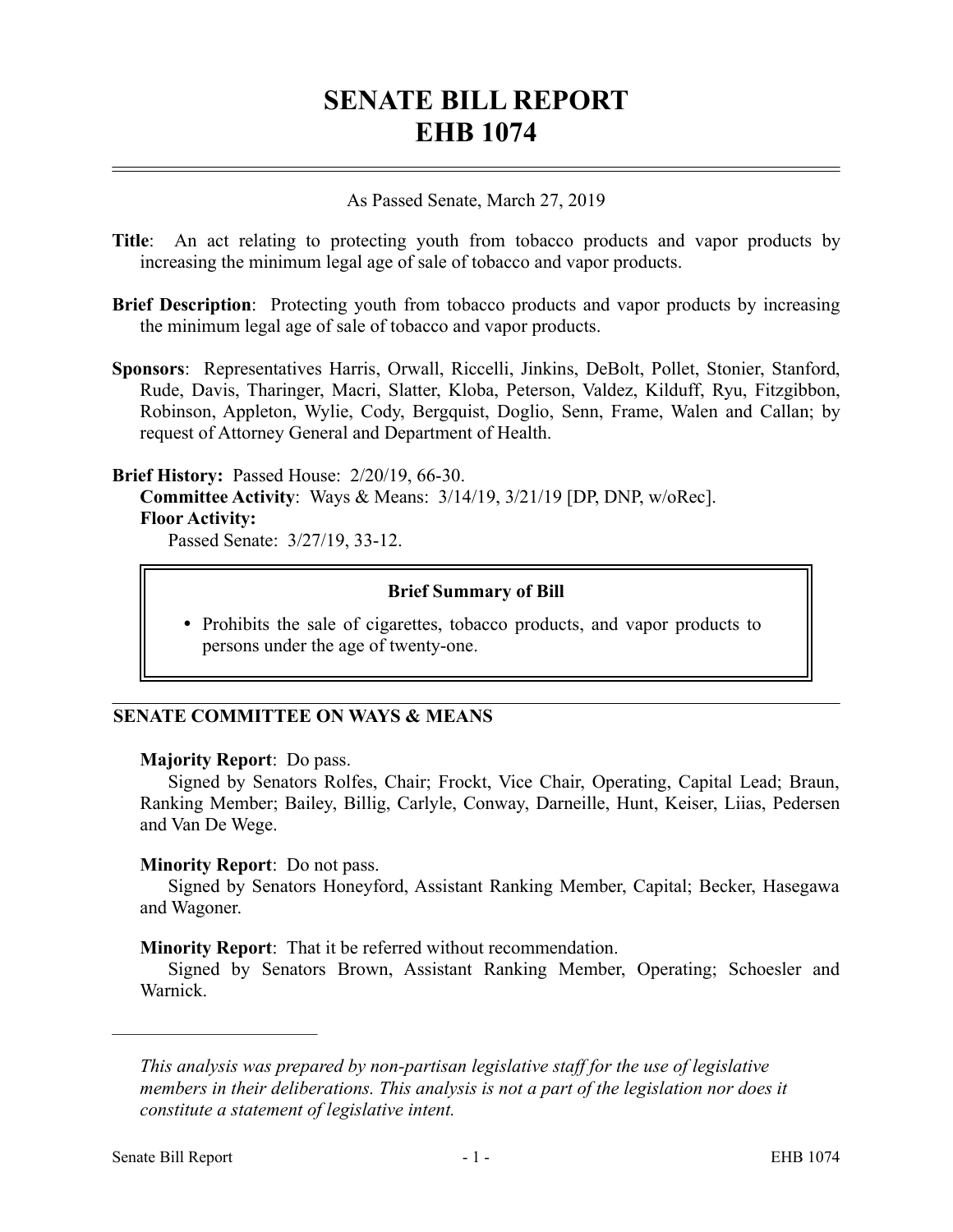## **Staff**: Alia Kennedy (786-7405)

**Background:** A person who sells cigars, cigarettes, cigarette paper, tobacco, or vapor products to a person under the age of eighteen is guilty of a gross misdemeanor. A person under the age of eighteen who purchases, possesses, obtains, or who attempts to purchase or obtain cigarettes, tobacco, or vapor products commits a class 3 civil infraction, which may be penalized with a \$50 fine, up to four hours of community restitution, and participation in a smoking cessation program.

A person who holds a cigarette wholesaler, cigarette retailer, or vapor products retailer license is required to prominently display a sign concerning the prohibition of tobacco sales to persons under the age of eighteen. The sign states, "The sale of tobacco products to persons under age 18 is strictly prohibited by state law. If you are under 18, you could be penalized for purchasing a tobacco product. Photo ID required." Tobacco products may not be sold through a device that mechanically dispenses the products unless (1) the device is located in a place where minors are prohibited or in an industrial worksite where minors are not employed, and (2) the device is located at least 10 feet from entrances and exits. "Minor" is defined as a person under the age of eighteen. A person may not offer a tasting of vapor products to the general public unless the person is a licensed retailer, the tastings are offered within the licensed premises, entry is restricted to persons eighteen years of age or older, either the product does not contain nicotine or the customer consents to tasting nicotine, and a disposable mouthpiece is attached to the vapor product if the device is owned by the retailer.

The Liquor and Cannabis Board (LCB) has authority to enforce the laws governing minors' access to tobacco and vapor products. The LCB may work with local county health departments or districts and law enforcement to conduct unannounced inspections to assure compliance. If a peace officer or enforcement officer of the LCB observes a person purchasing or in possession of tobacco or vapor products, and the officer has reasonable grounds to believe the person is under the age of eighteen, the officer may detain the person for a reasonable period of time and in a reasonable manner to determine their identity and date of birth. An LCB officer may also seize tobacco and vapor products in the possession of a minor.

The Department of Health (DOH) may use monies appropriated from the Youth Tobacco and Vapor Products Prevention Account, which includes licensing fees and monetary penalties, for implementing laws governing minors' access to tobacco and vapor products. DOH is required to enter into an agreement with LCB to pay for costs incurred for enforcement, and the agreement must set standards of enforcement to reduce the extent to which tobacco and vapor products are available to persons under the age of eighteen.

The Governor is permitted to enter into tribal cigarette tax contracts regarding the sale of cigarettes. The Governor may delegate power to negotiate cigarette tax contracts to the Department of Revenue. Statutory requirements for tribal cigarette tax contracts include:

- the terms of the cigarette tax contract apply to retail sales by Indian sellers in Indian country, which is land within the boundaries of the reservation and land held in trust for a tribe or by a tribal member; tribal retail sales are limited to Indian country;
- cigarettes may only be sold or given to individuals eighteen years and older;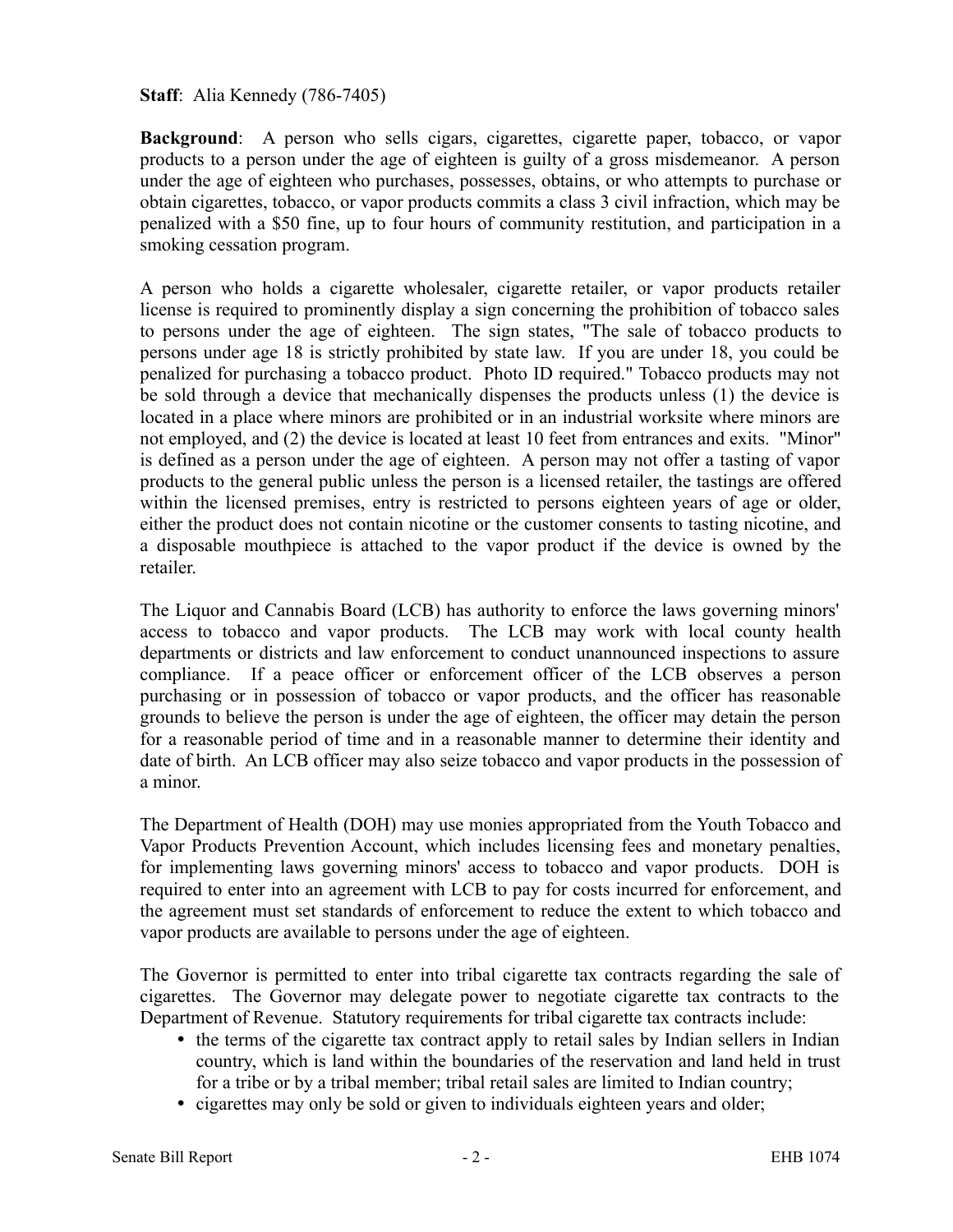- tribal cigarette tax must be used for essential government services;
- cigarettes sold under this contract must bear a tribal cigarette tax stamp;
- tribal retailers must purchase cigarettes only from approved wholesalers; and
- contracts must contain provisions for compliance.

Disputes regarding the interpretation and administration of the contract's provisions may be resolved by mediation and other non-judicial processes.

**Summary of Bill:** A person who sells cigars, cigarettes, cigarette paper, tobacco, or vapor products to a person under the age of twenty-one is guilty of a gross misdemeanor.

The signs that licensed retailers and wholesalers of tobacco and vapor products must display concerning the prohibition of tobacco and vapor product sales to persons under the age of eighteen are updated to twenty-one, respectively. The sign language that previously stated an individual under eighteen purchasing a tobacco or vapor product could be penalized is removed, and additional language stating identification is required only upon request is added.

Tobacco products may not be sold through a vending machine unless the machine is located in a place where persons under the age of twenty-one are prohibited or in an industrial worksite where persons under the age of twenty-one are not employed, and it is located at least ten feet from entrances and exits. A person may not offer a tasting of vapor products to the general public unless, among other things, entry into the licensed premises is restricted to persons twenty-one years of age and older. The definition of minor is removed.

Interagency agreements between the DOH and the LCB must set enforcement standards to reduce the extent to which tobacco and vapor products are available to persons under the age of twenty-one.

The Governor is permitted to seek government-to-government consultations with federally recognized Indian tribes regarding raising the minimum age of sale in compacts for cigarette tax contracts. The Office of the Governor must report to the appropriate committees of the Legislature on the status of the consultations by December 1, 2020.

## **Appropriation**: None.

**Fiscal Note**: Available.

# **Creates Committee/Commission/Task Force that includes Legislative members**: No.

**Effective Date**: The bill takes effect on January 1, 2020.

**Staff Summary of Public Testimony**: PRO: Youth vaping is increasing across the country at both the high school and middle school level. This bill may not eliminate youth vaping or tobacco use but it will make it more difficult to access those products. Oregon and California have both passed this legislation. Vapor products are not always a devise used to quit smoking and some users end up turning to cigarettes. This bill will dramatically improve the health of many Washingtonians. By making Washingtonians healthier, this bill will also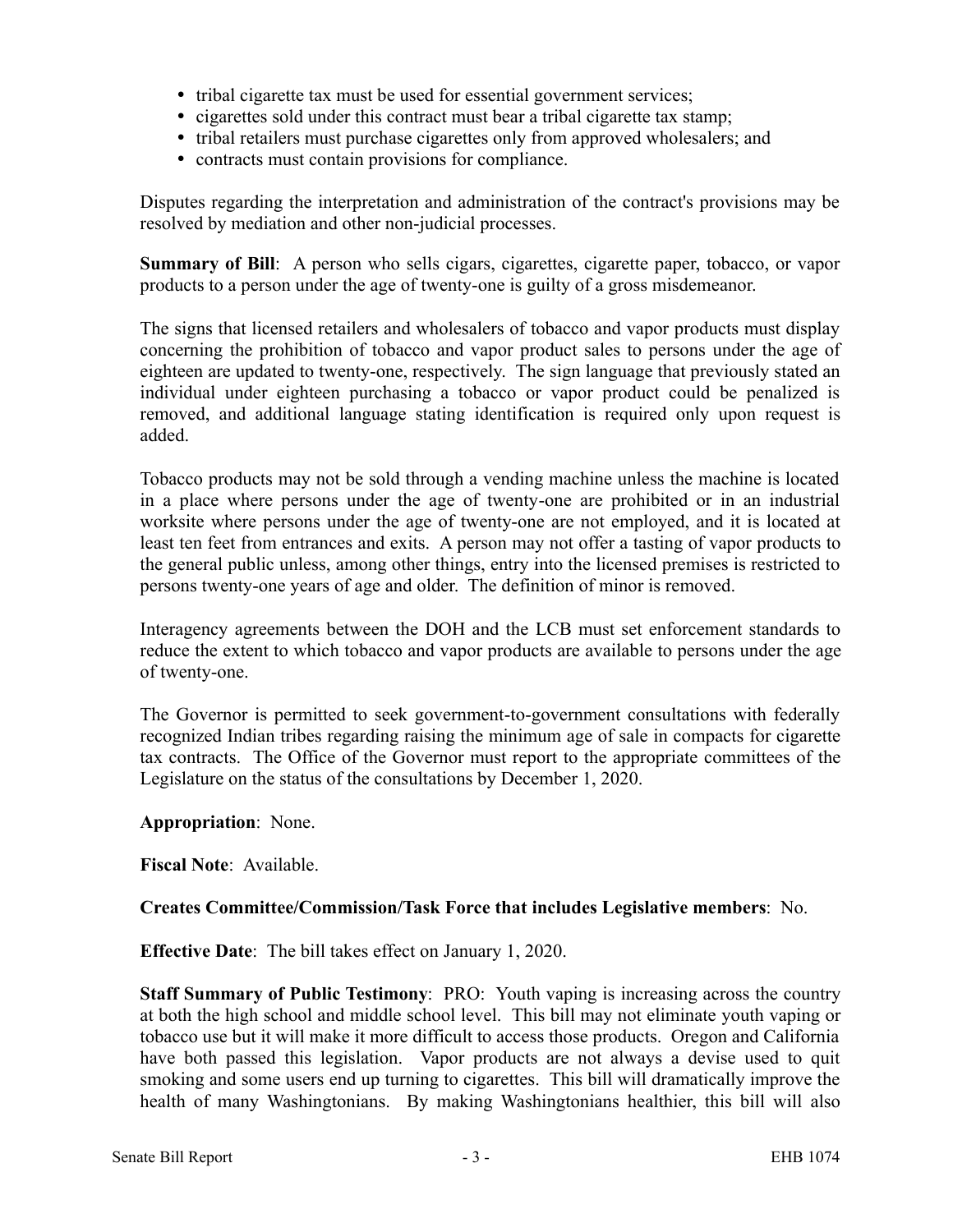provide extraordinary cost savings for both working families and the state itself. Tobacco use has a huge financial impact on the state's economy. The Center for Disease Control and Prevention (CDC) estimates that tobacco use in Washington alone results in \$2.8 billion in healthcare costs each year. Productivity loss totals more than \$2 billion annually because of tobacco use, not including business loss from smoke breaks and sick days. The cost savings outweigh the loss in revenue. If you pass this legislation, you are providing significant cost savings for working families and future legislatures. Those savings represent fewer Washingtonians suffering from pain, smoking related diseases, and premature deaths. Raising the minimum legal age to purchase tobacco will decrease the prevalence of tobacco users and improve the health of adolescents and young adults over the long term. This bill will reduce smoking related morbidity and mortality, and especially benefit pregnant women and developing fetuses. Smoking during pregnancy significantly increases the incidence of babies born prematurely or with low birth weight. The Health Care Authority currently pays for over 50 percent of all births in the state of Washington. This bill is more important than ever because tobacco use is changing and the way young people see it is changing. It is a rite of passage for young people to buy tobacco and vapor products when they turn eighteen. Tobacco among young people is not just normal it is widely popular. In Washington, lung cancer costs on average over \$100,000 per patient to diagnose, treat, and care for at the end of life. A recent national study stated that Medicaid enrollees are about twice as likely as the general population to smoke and those who start smoking have more difficulties quitting and suffer higher rates of chronic conditions and psychological distress than the privately insured. A CDC study estimated that 18 percent of Washington's Medicaid costs were due to smoking. This policy is designed to prevent youth initiation and prevent a lifetime of nicotine addiction. The tobacco industry continues to target youth; spending nearly \$93 million in Washington alone. Each year we have a tremendous opportunity to dramatically reduce smoking and prevent future generations from a lifetime of suffering from devastating and costly tobacco related disease. The law today states that eighteen year old's can legally purchase tobacco products but the law is clearly not effective in stopping those who are younger from doing so. The only way to prevent youth access to tobacco is not only to raise the legal age but to also put some teeth behind when kids are found in possession with swifter consequences. Youth tobacco use is not a phenomenon of the past but a quickly spreading epidemic. No younger person or non-nicotine user should ever try a jewel product. Raising the minimum purchase age for all tobacco products has been shown to reduce youth smoking rates.

CON: This bill will have a financial impact on smaller stores as purchasers of tobacco move to other retailers, such as on tribal property or out of state. There is a rippling effect to this bill as fewer customer's coming in to stores to buy cigarettes also means fewer purchases of ancillary items. This law should be changed at the federal level because legislation at the state level does not have any effect on the tribes or other states.

**Persons Testifying**: PRO: Representative Paul Harris, Prime Sponsor; Bob Ferguson, Washington Attorney General; Sue Birch, Director, Health Care Authority; Madison Langer, High School Student; Lauren Baba, Seattle Cancer Care Alliance; Patty Seib, Molina Healthcare; Lindsay Hovind, American Heart Association, ACS CAN, American Lung Association, Campaign for Tobacco Free Kids, Fdn for Healthy Generations; Cami Brix, High School Student; Washington State Parent Teacher Association; Ann Simons, JUUL Labs; Al Ralston, Open Window School Bellevue-TVW Classroom Program; Shaun D'Sylva,